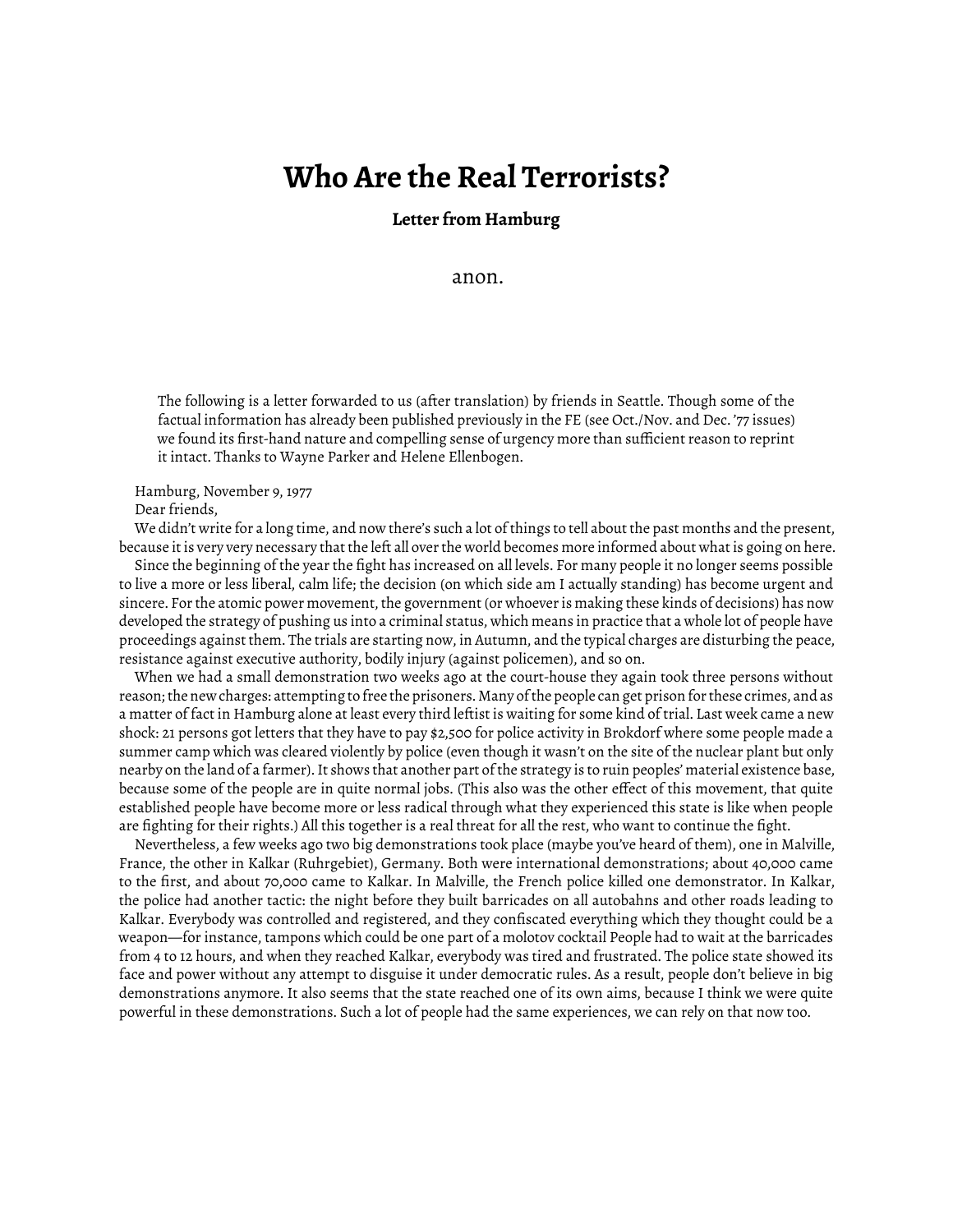O.K. — this is one part of what's happened, which for sure relates to the other: this year there were a lot of actions of the urban guerrillas, of the Red Army Fraction (RAF). Since April, when the general state prosecutor Buback (mainly responsible for the trial in Stuttgart Stammheim) was killed, the escalation went on very heavily, climaxing in the kidnapping of Hanns Martin Schleyer (I think you know who he was!), and the hijacking of the Lufthansa jet. I don't want to discuss these actions in this letter, but I want to describe what has happened here "because" of them. It is not overestimated to say that the whole country was and partly still is in hysteria and panic, and that this is also part of the counter-strategy of the imperialists. The main point was and is to "force away the position of the fellow-travelers, Sympathisanten," which actually means that "everyone who still says 'Baader-Meinhof Group' is also a criminal." Sentences like this have been on every front page.

The reaction was that a big part of the left really hurried to distance themselves from the tactics of the urban guerrillas, or more specifically, they all had to say openly in their papers: this isn't political, this is brutal, criminal, and so on. It really is horrible to see these leftists (I don't know anymore if I should call them left) serving the ends of reactionaries, to even help build up a situation which is turning people against each other, to hunting people down. The entire media is totally co-ordinated, no word of doubt or anything critical appears.

As a matter of fact, the whole left is intimidated, not only ideologically, but also by police force. Whenever one lonesome left group dared to say: maybe, just maybe, Buback and Schleyer are not the nice human beings which the press is presenting, their bureaus were searched, their papers were taken, and the people were arrested, accused of helping the 'criminals.' So it was easy for them to put through their 'final solution' in Stammheim, to kill the prisoners. They had already made a new law, which says that in a time of danger to a person, all political prisoners are put in total isolation, which means as a matter of fact that they are in prison without any contact with the outside. They can be tortured physically, they are tortured mentally for sure by total isolation, and they can be killed. And though a whole lot of people are sure that the story of suicide isn't true, nobody dares to say openly "they were killed." You would be charged immediately with lying.

The first effect: At the funeral, we were only about 100–200 people, the rest didn't dare come. There they forced us with guns to give our personal identities, then once again they arrested 50 people without any reason, fingerprinted them, and so on. All 50 got the same charges I have already mentioned. The population of Stuttgart partly helped the police by chasing the people in the stores and so on. Anyway, with the "search for the terrorists" a lot of denunciations took place everywhere, a lot of raids were made, for sure. At one of them they also arrested me, without any reason, my prints were taken, and I was beaten in the police station, until I was really wounded, in the face until I bled. The brutality of the police and my own helplessness shocked me quite a lot, although I knew it before, but it's different when it happens to yourself.

The situation of the political prisoners is really bad: though officially the isolation is suspended for now, a lot of them are in suicide cells, which means they are checked every fifteen minutes, even through the night, that they have no contact with other prisoners, that they are in so-called dead tracts, with no acoustic or visual stimulation, seldom allowed visits, because most of our petitions to visit the prisoners are refused because of "danger of influencing" the trials. In the last months it has become very obvious that they are using the political prisoners as hostages, so that when the next guerrilla action is going on, they maybe will kill them next.

And on the other hand they are trying to criminalize all lawyers of political prisoners, and all people who do any prison work. It's not only Croissant (who is in France now and will be extradited, I think) (See last issue of FE, Dec. '77), but also every lawyer who tried to take information to and from the political prisoners. That's what they are accused of, ideological help.

One very important point is that this "model Germany" (Schmidt's saying) is rolling over Europe, it is as if all other countries are just under Helmut Schmidt's orders, and if a country has any resistance, they put a lot of economic pressure on this country, as with Algeria, which doesn't want to have the German military on their airports (to provide security for Lufthansa!), and gets lots of threats now. This is imperialism in a really pure form.

So this in short is the situation we are in now, a situation where the struggle has to continue also, but for many of us there will come a point where we have to emigrate or go to prison. This situation can come very suddenly, but because of the international nature of this, it may be very difficult to find a refuge (Ain't no country, ain't no land…)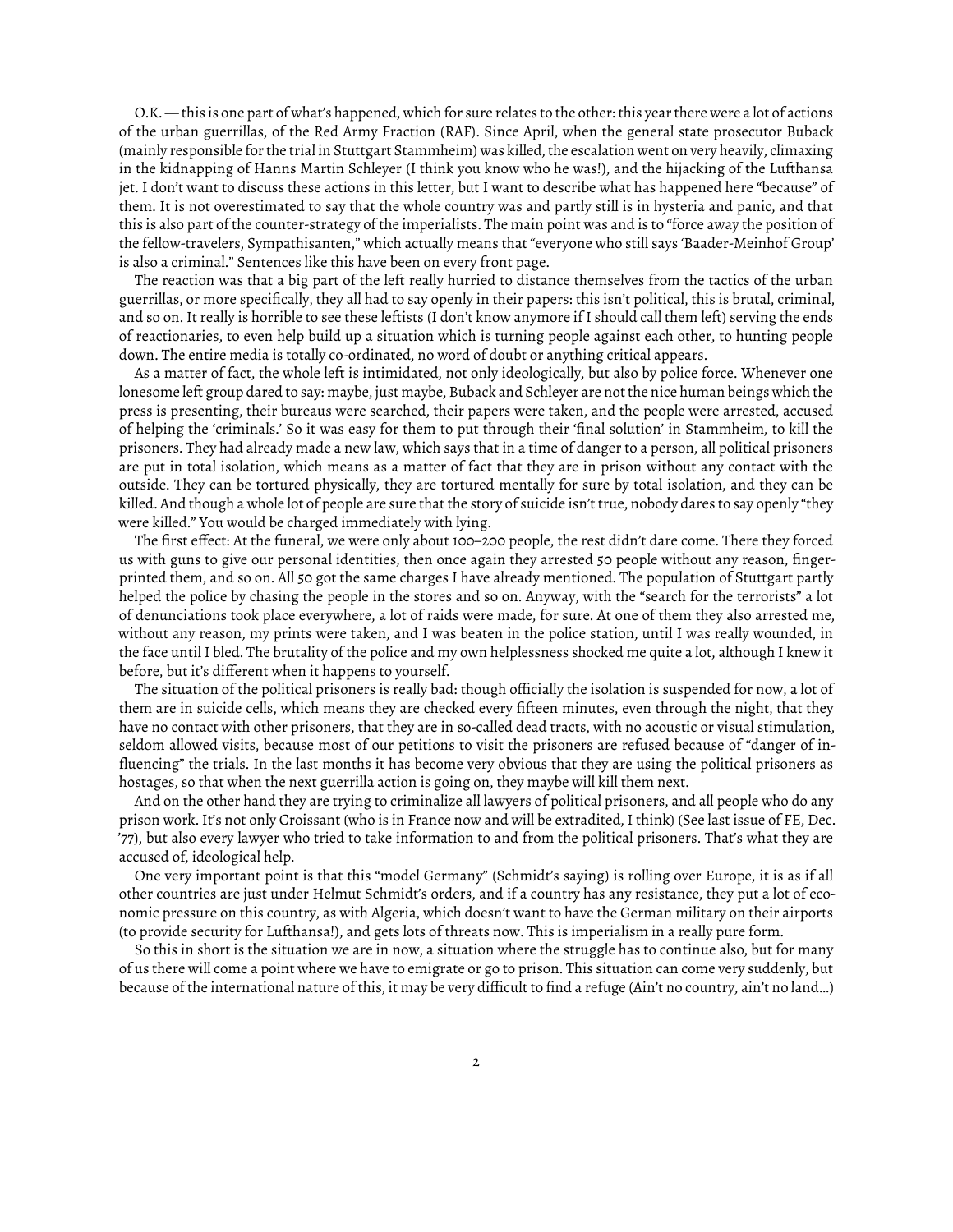Maybe I have written a bit too cool about all this—W. criticized me for not having written about the depressing feelings we have. I thought it more important to tell the facts—the transition to open fascism in this country results out of them, and some new facts. They killed the next prisoner—Ingrid Schubert—four days ago.

And because of this the rest of the political prisoners have decided to start a hunger and thirst strike unlimited from November 17<sup>th</sup> on. They say that they cannot go on living like this—so now they want the decision. Their demands are: either to be deported to another country, or to be concentrated in groups of 15 here. I think this will bring a more or less final decision anyway.

Maybe it is possible for you to publish this anyway and to ask liberal personalities to send telegrams to the Chancellor H. Schmidt in support of the demands of the political prisoners. It is quite clear that otherwise sooner or later all of them will b killed/murdered.

I don't have the words to show how urgent this is. All the things that have happened, and happen all the time, are so monstrous that I often can't even cry, to say nothing of rage, but just sit without words and thoughts—paralyzed. But that's what they intend, and I try to take all my energy together to do at least the things I can-something against it. So it would be good if it would be possible for you to do something.

In Love,

P.S. There is a German left song: "When the night is deepest, the day is nearest."